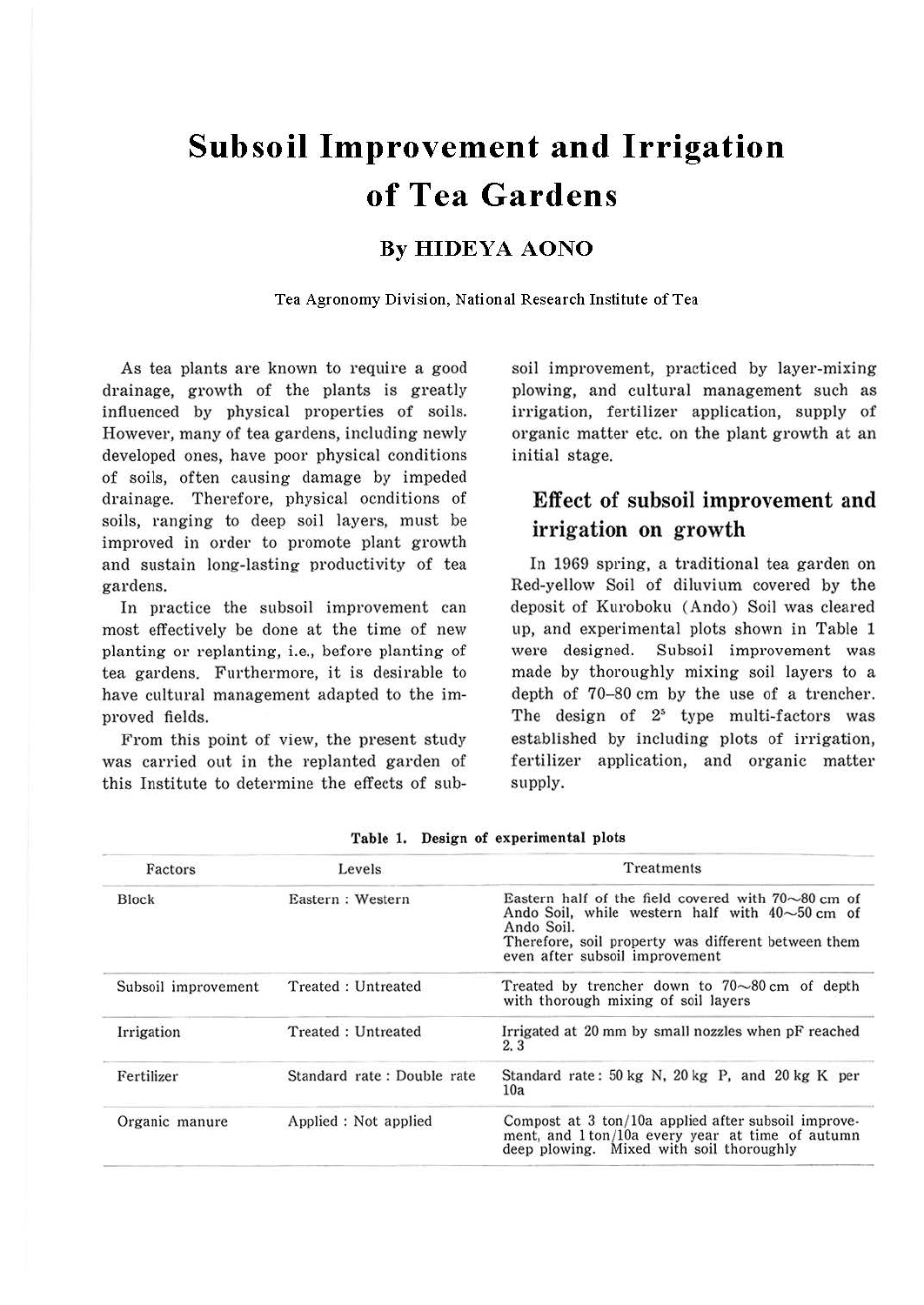| Factors     | Levels        | No. of<br>shoots | Weight of<br>shoots $(g)$ | Weight of<br>100 shoots<br>(g) | No. of<br>new<br>leaves | Length of<br>shoots<br>$\rm (cm)$ | Yield<br>(kg/plot) | Quality |  |
|-------------|---------------|------------------|---------------------------|--------------------------------|-------------------------|-----------------------------------|--------------------|---------|--|
| Block       | East          | 164              | 58.2                      | 38.7                           | 3.1                     | 7.9                               | 7.18               | 33.5    |  |
|             | West          | 169              | 57.6                      | 36.4                           | 3.0                     | 7.9                               | 7.55               | 33.3    |  |
| Subsoil     | Untreated     | 167              | 61.1                      | 38.6                           | 3, 1                    | 8.0                               | 7.86               | 33.7    |  |
| improvement | Treated       | 165              | 54.7                      | 35.4                           | 3.0                     | 7,7                               | 6.86               | 33.1    |  |
| Irrigation  | Untreated     | 164              | 56.1                      | 36.3                           | 3.0                     | 7.8                               | 7.05               | 33.7    |  |
|             | Treated       | 168              | 59.6                      | 37.7                           | 3.1                     | 7.6                               | 7.67               | 33.1    |  |
| Fertilizer  | Standard rate | 166              | 56.9                      | 36.5                           | 3.1                     | 7.8                               | 7.16               | 33.0    |  |
|             | Double rate   | 166              | 58.9                      | 37.5                           | 3.0                     | 7.9                               | 7.57               | 33.9    |  |
| Organic     | Not applied   | 162              | 56.7                      | 37.0                           | 3.1                     | 7.8                               | 7.06               | 33.3    |  |
| manure      | Applied       | 170              | 59.0                      | 37.0                           | 3.0                     | 7.9                               | 7.66               | 33.5    |  |

**Table 2. Effect of subsoil improvement and irrigation on shoot growth and yield** 

Note: Average of all plucking seasons with  $5~6$  years old trees.

After planting in June 1969, growth of shoots, yields and quality of tea were examined over a period of 6 years until 1974. Growth of plants of 5-6 years of age, with which plucking by shears became possible, is shown in Table 2. Effects of each treatment are given below briefly.

#### 1) Depth of Ando Soil deposit

Depth of the Ando Soil covering was different between eastern and western blocks of the experimental field. During a period of 3 years after planting, the eastern blocks which had been covered with thicker deposit of the Ando Soil gave better growth in plant height and number of leaves produced as compared to the western block. However, no definite difference in yields was observed in later years.

#### 2) Subsoil improvement

During a period of 3 years after planting, subsoil improvement resulted in the poor growth in plant height, number of leaves produced and in branching as compared to the control. Amount of branches pruned for training was also less in many cases in the subsoil improvement plot. Yields of shearsplucking at the first to third harvestings were also less in many cases. No clear trend was shown with the quality.

#### 3) Irrigation

No clear effect of irrigation was observed in 3 years at the training stage, but since the harvesting began the irrigation gave more yields with increased number and weight of plucked shoots than un-irrigated control. However, the quality varied by years and harvesting seasons, giving no definite trend.

#### 4) Fertilizer application

During a period of 3 years after planting, heavy application of fertilizer resulted in a decreased number of leaves and poor branching, probably due to the damage caused by heavy fertilization, although no visible symptom appeared. Since the shears-plucking began after 4 years of age, heavy application gave increased yields in many cases, and more or less better quality.

#### 5) Compost application

During a whole period of 6 years, covering the training stage and plucking stage, the favorable effect of compost application on growth and yields was apparently recognized. Effect on the quality, however, varied by years and plucking seasons without a definite trend.

# Effect of subsoil improvement and irrigation on root system

Effect of the various treatments on root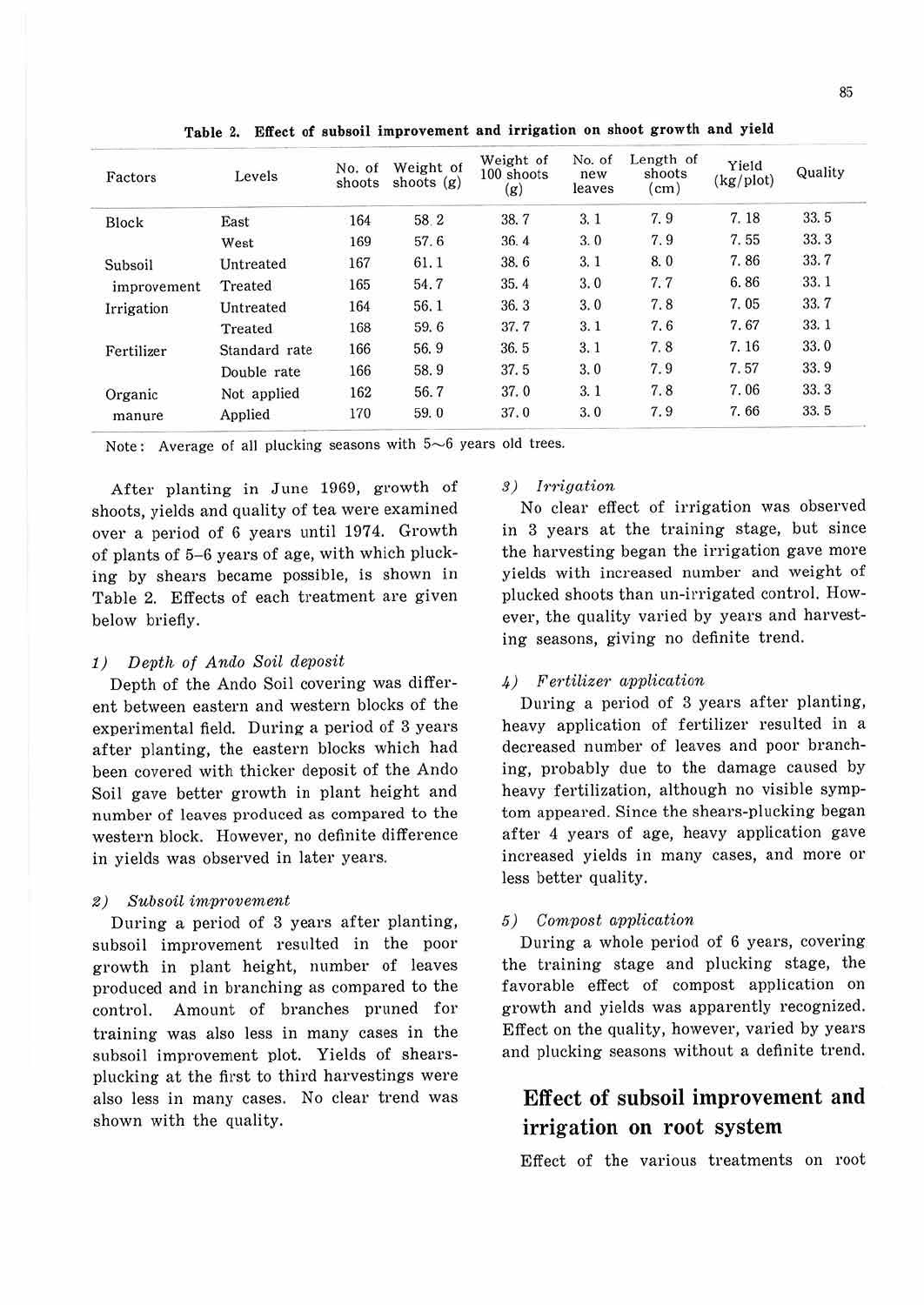| Factor                    | Block             |      |                   |      | Subsoil improvement |           |                   | Irrigation |                       |           | Fertilizer        |         |                   |                 | Organic manure    |        |                            |                  |                   |           |
|---------------------------|-------------------|------|-------------------|------|---------------------|-----------|-------------------|------------|-----------------------|-----------|-------------------|---------|-------------------|-----------------|-------------------|--------|----------------------------|------------------|-------------------|-----------|
| Level                     | East              |      |                   | West |                     | Untreated |                   | Treated    |                       | Untreated |                   | Treated |                   | Standard        |                   | Double |                            | Not applied      |                   | Applied   |
| Item                      | Root<br>Wt<br>(g) | %    | Root<br>Wt<br>(g) | %    | Root<br>Wt<br>(g)   | %         | Root<br>Wt<br>(g) | %          | Root<br>Wt<br>(g)     | %         | Root<br>Wt<br>(g) | %       | Root<br>Wt<br>(g) | $% \mathcal{A}$ | Root<br>Wt<br>(g) | %      | Root<br>Wt<br>(g)          | $% \overline{a}$ | Root<br>Wt<br>(g) | %         |
| Soil depth                |                   |      |                   |      |                     |           |                   |            |                       |           |                   |         |                   |                 |                   |        |                            |                  |                   |           |
| $0 - 15$ 191.4 47.5 237.0 |                   |      |                   |      | 53.1 227.9          | 54.7      | 203.5             |            | 47.5 175.9 47.8 241.0 |           |                   |         | 52.6 244.5        |                 | 54.1 170.0        |        | 44.9 187.6 51.2 202.6 47.7 |                  |                   |           |
| $15 - 30$ 104.0           |                   | 25.8 | 95.3              | 21.4 | 99.4                | 23.9      | 96.6              | 22.5       |                       |           | 81.6 22.2 111.5   |         | 24.3 121.2        | 26.8            | 75.3              | 19.9   | 83.0                       | 22.7             | 90.2              | 21.2      |
| $30 - 45$                 | 41.9              | 10.4 | 58.4              | 13.1 | 52.3                | 12.6      | 48.6              | 11.3       | 45.7                  | 12.4      | 52.5              | 11.5    | 43.2              | 9,6             | 83.0              | 14.0   | 36.9                       | 10.1             |                   | 58.1 13.7 |
| $45 - 60$                 | 33.5              | 8.3  | 32.3              | 7.2  | 27.9                | 6.7       | 37.4              | 8.7        | 36.8                  | 10.0      | 32.3              | 7.0     | 27.3              | 6.0             | 43.1              | 11.4   | 26.0                       | 7.1              | 44.2              | 10.4      |
| $60 - 75$                 | 21.3              | 5.3  | 15.4              | 3.5  | 9.2                 | 2.2       | 24.6              | 5.7        | 17.0                  | 4.6       | 14.2              | 3.1     | 11.2              | 2.5             | 22.6              | 6.0    | 16.5                       | 4.5              | 20.2              | 4.8       |
| $75 - 90$                 | 9.7               | 2.4  | 7.8               | 1.7  |                     |           | 16.6              | 3.9        | 9.9                   | 2,7       | 6.5               | 1.4     | 4.2               | 0.9             | 13.1              | 3.5    | 14.5                       | 4.0              | 8.9               | 2.1       |
| $90 - 105$                | 1.4               | 0.3  |                   |      |                     |           | 1.2               | 0.3        | 1.4                   | 0.4       | 0.2               | 0.1     |                   |                 | 1.8               | 0.4    | 1.8                        | 0.5              | 0.3               | 0.1       |
|                           | Total 403.2 100   |      | 446.2             | 100  | 416.7 100           |           | 428.5             | 100        | 368.3 100             |           | 458.2             | 100     | 451.6             | 100             | 378.9             | 100    | 366.3 100                  |                  | 424.5 100         |           |

#### **Table 3. Root system development as effected by subsoil improvement and irrigation (6 year old plants)**

Note: Root Wt (weight) is shown in air-dried weight per plant.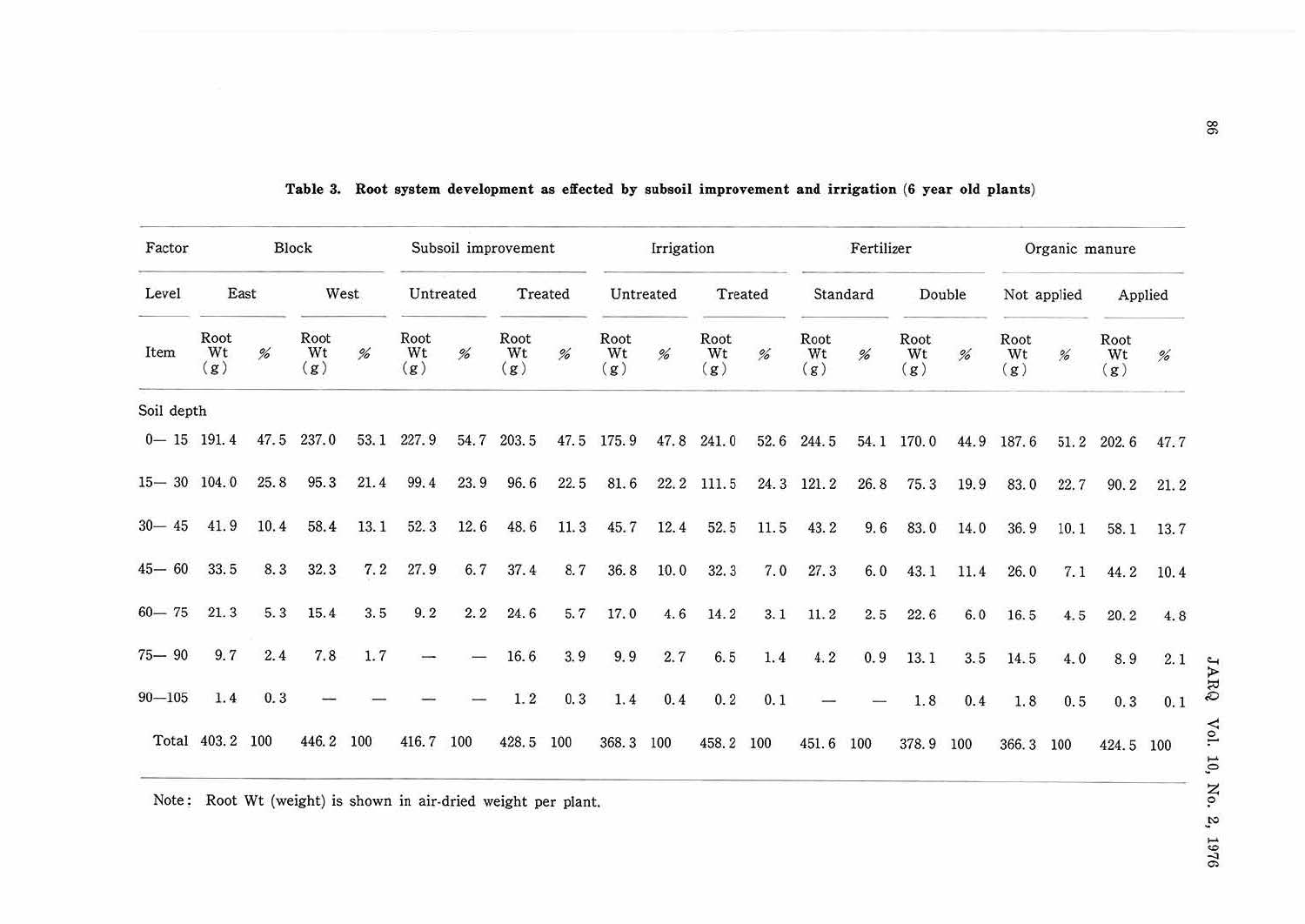systems of tea plants was examined. Although almost no difference was observed in the horizontal distribution of root systems, the vertical development of roots differed considerably by treatments, particularly subsoil improvement promoted the development of root system into deep soil layers. These results are shown in Table 3.

In the western block, root system was slightly shallower than that of eastern block, but weight of roots was a little heavier han the latter. Root systems reached 90-105 cm of depth by subsoil improvement, in contrast to only 60-70 cm of depth of the control plot. Improvement of physical property of soils caused by mixing soil layers was found to be beneficial for root system development.

Irrigation gave no effect on root distribution but increased the root weight. Fertilizer application gave no effect on root distribution, but the total root weight was heavy with standard rate of fertilizer application. Compost application showed a tendency to increase



Fig. l. Pattern of water consumption Notes (1)  $%$  = Percentage of total water consumption

(2) mm= Evapotranspiration/ day

root weight, although no appreciable effect on root distribution was recognized.

In relation to the distribution of root system described above, water consumption pattern under different treatments are shown in Fig. 1. Subsoil improvement seems to have given no effect on water consumption pattern, but it is due to that the data of eastern and western blocks were combined. Actually, water consumption in the eastern block, which had previously a thick Ando Soil layer, was of "whole layer type" (water consumed uniformly from the entire soil layer), whereas that of the western block was of "surface layer type" (water consumed mainly from surface layer) .

## **Discussion and conclusion**

Irrigation, compost application and heavy fertilizer application were found to be beneficial to plant growth, but subsoil improvement did not show beneficial effects, although it promoted the development of root system. The reason for that result may be as follows:

(1) Although physical property of soil was improved by subsoil improvement, there still remained an impermeable layer consisted of coagulated gravels in a deeper zone. It was found later that root development was further improved when this impermeable layer was broken.

(2) However, plant growth was not improved even when the impermeable layer was destructed. This is because that the chemical fertility of soil was decreased by being mixed with deep soil layer.

Therefore, the soil amendment measures must be applied in combination with the improvement of physical property of soil.

## **References**

- 1) Hiramine, J. & Ikegaya, K.: Movement of soil water in tea gardens. I. Soil water in tea gardens, showing poor growth, on diluvial highland. *Chagyo-gijutsu Kenkyu*, 41, 10-19 (1971) [In Japanese].
- 2) Sugii, S. et al.: Examination of soil amelioration and some fertilizing method in the